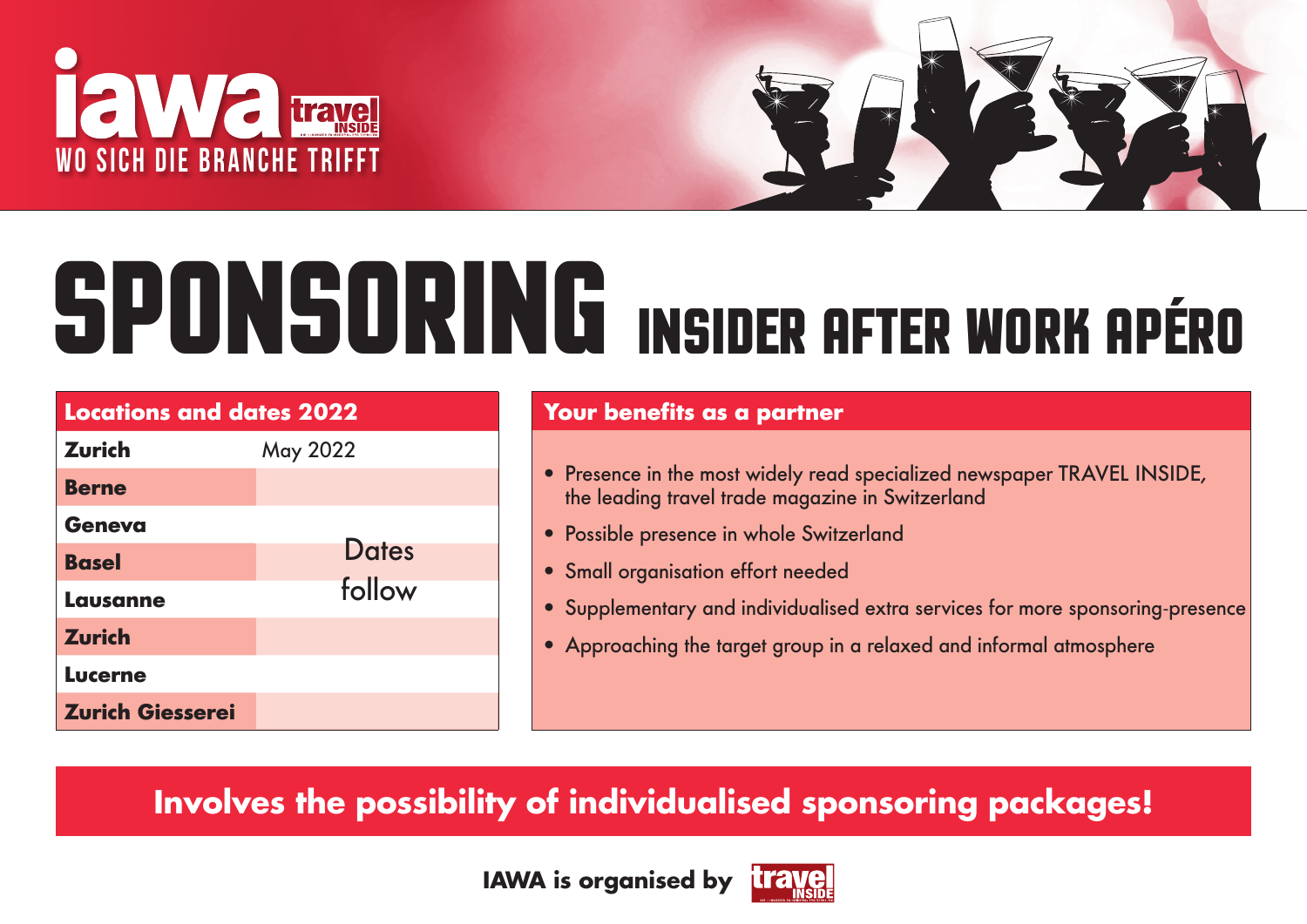

|                                                |                  | <b>Main partners</b><br>(max.2)<br>with industry exclusivity<br>within the sponsoring package | <b>Co-partners</b><br>(max.5)<br>without industry exclusivity | Partner*         |               |
|------------------------------------------------|------------------|-----------------------------------------------------------------------------------------------|---------------------------------------------------------------|------------------|---------------|
|                                                | Zurich           | Regions                                                                                       | Zurich                                                        | Regions          | Zurich at STD |
| <b>Price</b>                                   | <b>CHF 2'900</b> | <b>CHF 2'600</b>                                                                              | <b>CHF 1'450</b>                                              | <b>CHF 1'300</b> | on request    |
| 7 x IAWA per year - 15% discount               | CHF 2'465        | CHF 2'210                                                                                     | CHF 1'235                                                     | CHF 1'105        |               |
| from $4 \times$ IAWA per year $-10\%$ discount | <b>CHF 2'610</b> | CHF 2'340                                                                                     | CHF 1'305                                                     | CHF 1'180        |               |
| from 2 x IAWA per year $-5\%$ discount         | CHF 2'755        | CHF 2'470                                                                                     | CHF 1'380                                                     | CHF 1'235        |               |

Complete your basis sponsoring with individualised extra services! You will find all included services and possible extra services on the following page.

\*SPECIAL: IAWA in Zurich at STD on 22 October 2020, details on request.

As part of the Swiss Travel Day this party night takes place in the event location «Giesserei».

**Book your sponsoring for all 7 IAWA and you will profit up to CHF 2'800 discount!**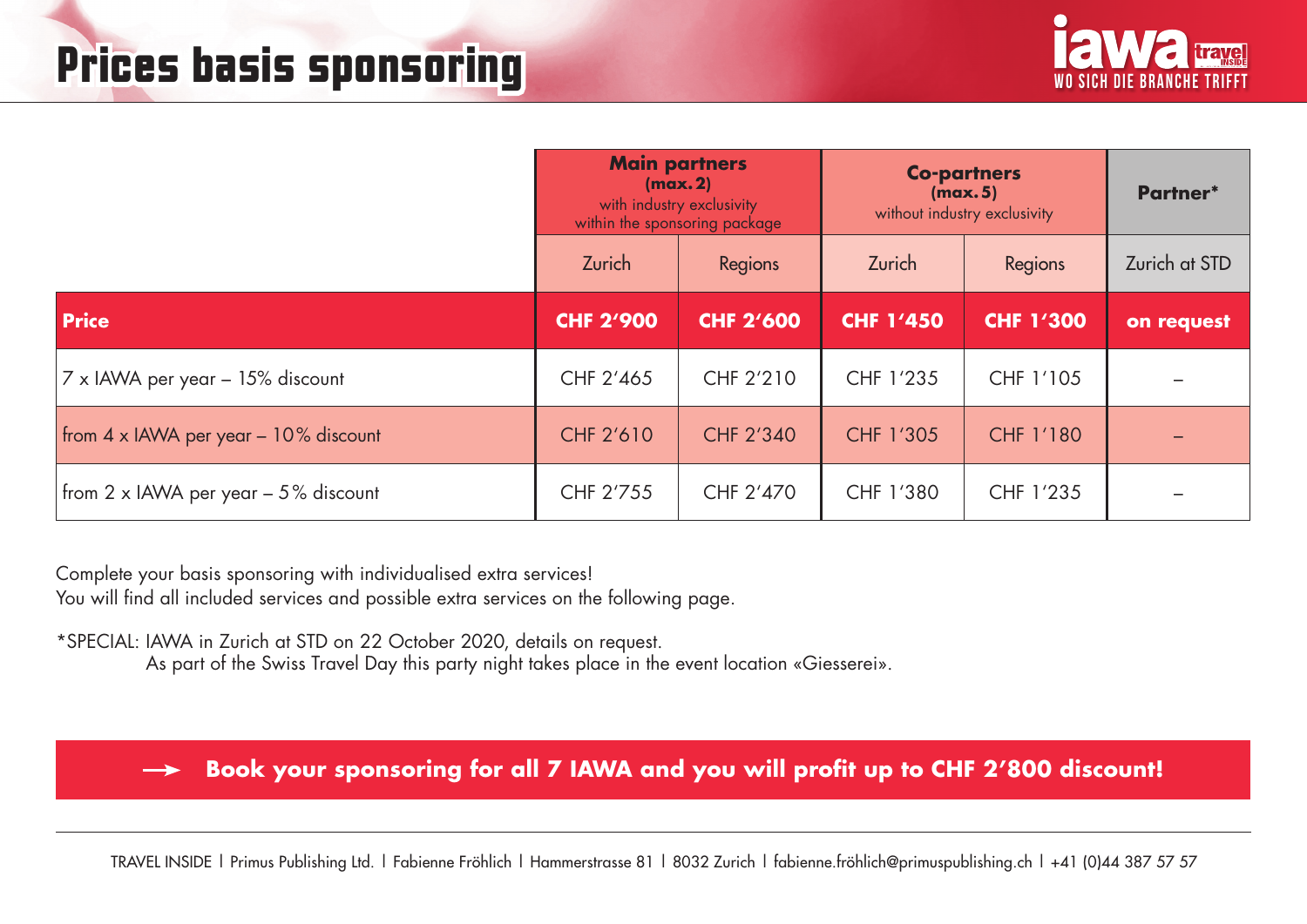## **IAWA sponsoring - services**



|                    |                                                                                                                                                            | <b>Main partners (max. 2)</b> |                             | <b>Co-partners (max.6)</b> |                             |
|--------------------|------------------------------------------------------------------------------------------------------------------------------------------------------------|-------------------------------|-----------------------------|----------------------------|-----------------------------|
|                    | Prices basis sponsoring packages (without extra services)                                                                                                  | Zurich<br><b>CHF 2'900</b>    | Regions<br><b>CHF 2'600</b> | Zurich<br><b>CHF 1'450</b> | Regions<br><b>CHF 1'300</b> |
|                    | Industry exclusivity within the sponsoring package                                                                                                         |                               |                             |                            |                             |
|                    | <b>SERVICES</b><br><b>BASIS</b>                                                                                                                            |                               |                             |                            |                             |
|                    | Repeated mentioning by name on advertisement of the event campaign in TRAVEL INSIDE (german and french) – circulation 5'500 Ex., resp. 2'400 Ex.           | $\checkmark$                  | $\checkmark$                | $\checkmark$               |                             |
|                    | Logo integration on advertisement for event promotion (at least 2x 1/1 page) in TRAVEL INSIDE (german and french) – circulation 5'500 Ex., resp. 2'400 Ex. | $\checkmark$                  | $\checkmark$                | ✓                          |                             |
|                    | Logo integration on online registration tool                                                                                                               | $\checkmark$                  | $\checkmark$                |                            |                             |
|                    | Mentioning in at least 1 advertising e-mailing of the event campaign                                                                                       | $\checkmark$                  | $\checkmark$                | ✓                          |                             |
| After the<br>event | Mentioning in reminder e-mailing to all participants                                                                                                       | $\checkmark$                  | $\checkmark$                | $\checkmark$               |                             |
|                    | Logo integration on entry ticket                                                                                                                           | $\checkmark$                  | $\checkmark$                | ✓                          |                             |
|                    | IAWA Pop-up banner with sponsors logo presented at the entrance of the venue (produced by TRAVEL INSIDE)                                                   |                               | $\checkmark$                | ✓                          |                             |
|                    | Sponsors logo printed on the beverage menu and vouchers                                                                                                    | $\checkmark$                  | ✓                           | ✓                          |                             |
|                    | Setting up of 1 pop-up banner (positioning in collaboration with TRAVEL INSIDE)                                                                            | ✓                             | $\checkmark$                |                            |                             |
|                    | «Sponsors-corner» with branding, animation (ideas, organisation & realisation by sponsor, after consultation with TRAVEL INSIDE)                           | $\checkmark$                  |                             |                            |                             |
|                    | Receipt of the fixed number of beverage vouchers                                                                                                           | 15 pieces                     | 15 pieces                   | 10 pieces                  | 10 pieces                   |
|                    | Editorial and photo of the event-sponsors on frontpage of TRAVEL INSIDE (german and french) - circulation 5'500 Ex., resp. 2'400 Ex.                       | $\checkmark$                  | $\checkmark$                | $\checkmark$               |                             |
|                    | Logo integration on the IAWA editorial page in TRAVEL INSIDE (german and french) - circulation 5'500 Ex., resp. 2'400 Ex.                                  | ✓                             | $\checkmark$                | $\checkmark$               |                             |
|                    | Mentioning in e-mailing to all participants                                                                                                                |                               | $\checkmark$                |                            |                             |

| EXTRA SERVICES |  |
|----------------|--|
|----------------|--|

|                                       | .ogo infegrafion on adverfisement for event promotion (af least Zx T/T page) in TKAVELTINSIDE (german and french) – circulation 5 500 Ex., resp. 2 400 Ex.                                                                                     |                                                                                                    |                                  |                                                          |                            |  |  |  |  |  |
|---------------------------------------|------------------------------------------------------------------------------------------------------------------------------------------------------------------------------------------------------------------------------------------------|----------------------------------------------------------------------------------------------------|----------------------------------|----------------------------------------------------------|----------------------------|--|--|--|--|--|
| š<br>te<br>#                          | Logo integration on online registration tool                                                                                                                                                                                                   | $\checkmark$                                                                                       | $\checkmark$                     | $\checkmark$                                             | $\checkmark$               |  |  |  |  |  |
|                                       | Mentioning in at least 1 advertising e-mailing of the event campaign                                                                                                                                                                           | $\checkmark$                                                                                       | $\checkmark$                     | $\checkmark$                                             | $\checkmark$               |  |  |  |  |  |
|                                       | Mentioning in reminder e-mailing to all participants                                                                                                                                                                                           | $\checkmark$                                                                                       | ✓                                | $\checkmark$                                             | $\checkmark$               |  |  |  |  |  |
|                                       | Logo integration on entry ticket                                                                                                                                                                                                               | $\checkmark$                                                                                       | $\checkmark$                     | $\checkmark$                                             | $\checkmark$               |  |  |  |  |  |
|                                       | IAWA Pop-up banner with sponsors logo presented at the entrance of the venue (produced by TRAVEL INSIDE)                                                                                                                                       | $\checkmark$                                                                                       | $\checkmark$                     | $\checkmark$                                             | $\checkmark$               |  |  |  |  |  |
| event                                 | Sponsors logo printed on the beverage menu and vouchers                                                                                                                                                                                        | $\checkmark$                                                                                       | $\checkmark$                     | $\checkmark$                                             | $\checkmark$               |  |  |  |  |  |
|                                       | Setting up of 1 pop-up banner (positioning in collaboration with TRAVEL INSIDE)                                                                                                                                                                | $\checkmark$                                                                                       | $\checkmark$                     |                                                          |                            |  |  |  |  |  |
| During the                            | «Sponsors-corner» with branding, animation (ideas, organisation & realisation by sponsor, after consultation with TRAVEL INSIDE)                                                                                                               | $\checkmark$                                                                                       |                                  |                                                          |                            |  |  |  |  |  |
|                                       | Receipt of the fixed number of beverage vouchers                                                                                                                                                                                               | 15 pieces                                                                                          | 15 pieces                        | 10 pieces                                                | 10 pieces                  |  |  |  |  |  |
|                                       | Editorial and photo of the event-sponsors on frontpage of TRAVEL INSIDE (german and french) - circulation 5'500 Ex., resp. 2'400 Ex.                                                                                                           | $\checkmark$                                                                                       | $\checkmark$                     | $\checkmark$                                             | $\checkmark$               |  |  |  |  |  |
| After the<br>event                    | Logo integration on the IAWA editorial page in TRAVEL INSIDE (german and french) - circulation 5'500 Ex., resp. 2'400 Ex.                                                                                                                      | $\checkmark$                                                                                       | ✓                                | $\checkmark$                                             | $\checkmark$               |  |  |  |  |  |
|                                       | Mentioning in e-mailing to all participants                                                                                                                                                                                                    | $\checkmark$                                                                                       | $\checkmark$                     | $\checkmark$                                             | $\checkmark$               |  |  |  |  |  |
|                                       | EXTRA<br><b>SERVICES</b>                                                                                                                                                                                                                       |                                                                                                    |                                  |                                                          |                            |  |  |  |  |  |
| availability (maximum number to sell) |                                                                                                                                                                                                                                                |                                                                                                    |                                  | Main partners profit up to 50%<br>on the extra services! |                            |  |  |  |  |  |
|                                       | <b>Online marketing</b> placing an offer as text (ca. 3 lines, with link) in e-mailing to all registered people (ca. two days before event)                                                                                                    |                                                                                                    | <b>CHF 250</b><br><b>CHF 500</b> |                                                          |                            |  |  |  |  |  |
| $3 - 4$                               | Active sampling sampling of give-aways during the event (positioning after consultation with TRAVEL INSIDE)                                                                                                                                    | inclusive                                                                                          |                                  | <b>CHF 400</b>                                           |                            |  |  |  |  |  |
| all                                   | Passive sampling placing give-aways on a central located table                                                                                                                                                                                 | inclusive                                                                                          |                                  | CHF 100                                                  |                            |  |  |  |  |  |
| $\overline{4}$                        | <b>Contest</b><br>placement of an urn (for collecting business cards) and an additional table sign. Winner announcement after the event in TRAVEL INSIDE (german and french) –<br>circulation 5'500 Ex., resp. 2'400 Ex.                       | <b>CHF 250</b><br>inclusive                                                                        |                                  |                                                          |                            |  |  |  |  |  |
|                                       | <b>Sponsor's Drink</b><br>Special drink named by the sponsor. Drink in consultation with location. Drink will be on the IAWA beverage list and available with beverage vouchers.<br>Additional charges for the drink are payed by the sponsor. | advertising value: CHF 250<br>additional charge in consulation<br>additional charge in consulation |                                  |                                                          | advertising value: CHF 500 |  |  |  |  |  |
|                                       |                                                                                                                                                                                                                                                |                                                                                                    |                                  |                                                          |                            |  |  |  |  |  |
|                                       | Photo-box/photo-station<br>photo-box/photo-station in a central located place in the location. Screen with logo background or logo integration on the photos (organisation and payment by sponsor)                                             | advertising<br>value: CHF 150                                                                      | $\star \star$                    | * advertising<br>value: CHF 300                          | $\star \star$              |  |  |  |  |  |
| $1-2$                                 | Specials «sponsored by»<br>max. 10 minutes special «sponsored by» (Live-Act, activity, etc. / NO presentation) in consulation with TRAVEL INSIDE (organisation and payment by sponsor)                                                         | advertising value: CHF 150                                                                         |                                  |                                                          | advertising value: CHF 300 |  |  |  |  |  |
| all                                   | Additional voucher for beverages additional IAWA voucher (on top of the included voucher of the basis package)                                                                                                                                 | on reguest                                                                                         |                                  | on reguest                                               |                            |  |  |  |  |  |
|                                       | <b>Online marketing</b> placing an offer as text (ca. 3 lines, with link) in e-mailing to all participants (after the event)                                                                                                                   | <b>CHF 250</b>                                                                                     |                                  | <b>CHF 500</b>                                           |                            |  |  |  |  |  |

\* The «Main partners» have the privilege for these extra services until 7 weeks before the event. Only if both «Main partners» resign, the «Co-partners» are free to book them.